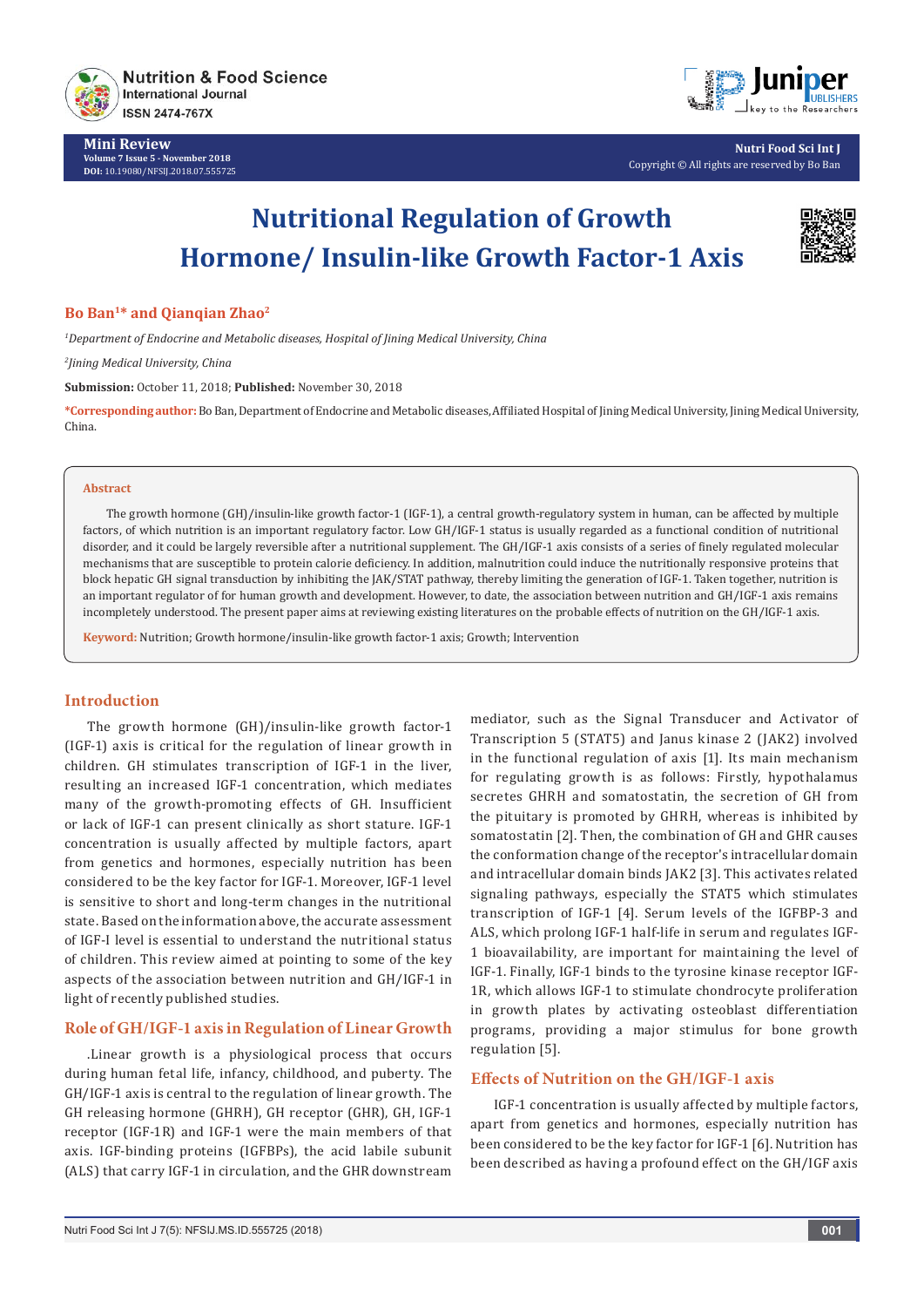[7]. Either malnutrition or overnutrition both have adverse effect on IGF-1 concentration and low GH/IGF-1 status could be largely reversible after a nutritional intervention [8].

#### **Effects of malnutrition on the GH/IGF-1 axis**

Children with malnutrition can present with poor growth and development. Although the exact mechanism remains unclear, a lot of evidence have shown that a reduction of IGF-1 concentration has a major role in growth restriction mediated by malnutrition. It was reported that malnutrition significantly reduced circulating concentrations of IGF-1 in mice [9-10]. Additionally, a number of observational studies have found that malnourished children showed higher serum levels of GH and lower hepatic production of IGF-1, suggesting a state of GH resistance [11-13]. Considering GH is an anti-regulation hormone that mobilize energy reserves during malnutrition, increased GH can be measured in a state of malnutrition [14]. Malnutrition can alter the GH/IGF-1 axis at multiple levels including decreasing expression of GHR and IGF-1 mRNA in liver [15-16], accelerating IGF-1 decomposition, and reducing the biological activity of serum IGF-1 [17].

#### **Effects of Overnutrition on the GH/IGF-1 axis**

Obesity is considered as a reliable indicator of evaluating overnutrition [18]. Obese population usually present a low GH status as evidenced by a study that per unit of body mass index (BMI) increased could decrease the secretion of GH by 6% [19]. Another study conducted in short children reported that BMI SDS negatively associated with the peak GH level [20]. Therefore, the application of GH provocative testing in obesity may also lead to an incorrect diagnosis of GH deficiency (GHD). The underlying mechanism may be that obesity enhances the regulation of somatostatin and attenuates GHRH regulation [21]. In addition, insulin resistance is also contributing to a decreased GH secretion in obesity [22]. Nevertheless, IGF-1 concentration measured in obese population is inconclusive, it can present with low IGF-1 [19], normal IGF-1 [23] or high IGF-1 levels [24]. Moreover, Cornford AS et al found that increased IGF-1 bioactivity was caused by decreased IGFBP-1 expression in obese population [24].

#### **Nutritional Intervention Improves GH/IGF-1 status**

It was well established that nutritional intervention could improve IGF-1 concentration. IGF-1 concentration is considered to be related to nutritional intake from infancy [25]. Hoppe et al. demonstrated that milk intake was positively correlated with IGF-1 concentration. They found that increased milk intake from 200 to 600ml/day contributes to a 30% increase in IGF-1 concentration [26]. Further investigation of the components in milk showed that casein has a major role in stimulating the growth of children [27]. In addition, Zn is important for the metabolic activity of more than two hundred enzymes. It was reported that Zn supplementation has positive effects on growth and IGF-1 levels both in Zn-deficient and non-Zndeficient children [28-29]. However, the exact mechanism of action has not been well delineated.

#### **Conclusion**

This paper provides an overview of the effect of nutrition on the GH/IGF-1 axis. Normal nutritional status is essential for linear growth in childhood. IGF-1 concentration is sensitive to short and long-term changes in nutritional status. Either malnutrition or overnutrition may have an adverse effect on GH/IGF-1, whereas normal nutritional status has a beneficial effect. In addition to GH and IGF-1 treatment, nutritional supplementation is also a therapy option for increasing growth of children and adolescents. Further studies is needed to conduct on the ecologically relevant changes in food intake to determine the importance of nutrition as an environmental regulator of the GH / IGF-1 axis.

#### **References**

- 1. [Yakar S, Isaksson O \(2016\) Regulation of skeletal growth and mineral](https://www.ncbi.nlm.nih.gov/pubmed/26432542)  [acquisition by the GH/IGF-1 axis: Lessons from mouse models. Growth](https://www.ncbi.nlm.nih.gov/pubmed/26432542)  [Horm IGF Res 28: 26-42.](https://www.ncbi.nlm.nih.gov/pubmed/26432542)
- 2. [Goldenberg N, Barkan A \(2007\) Factors regulating growth hormone](https://www.ncbi.nlm.nih.gov/pubmed/17336733)  [secretion in humans. Endocrinol Metab Clin N Am 36\(1\): 37-55.](https://www.ncbi.nlm.nih.gov/pubmed/17336733)
- 3. [Brown RJ, Adams JJ, Pelekanos RA, Wan Y, McKinstry WJ et al. \(2005\)](https://www.ncbi.nlm.nih.gov/pubmed/16116438)  [Model for growth hormone receptor activation based on subunit](https://www.ncbi.nlm.nih.gov/pubmed/16116438)  [rotation within a receptor dimer. Nat Struct Mol Biol 12\(9\): 814-821.](https://www.ncbi.nlm.nih.gov/pubmed/16116438)
- 4. [Feigerlova E, Hwa V, Derr MA, Rosenfeld RG \(2013\) Current issues on](https://www.ncbi.nlm.nih.gov/pubmed/23392100)  [molecular diagnosis of GH signaling defects. Endocr Dev 24: 118-127.](https://www.ncbi.nlm.nih.gov/pubmed/23392100)
- 5. [Giustina A, Mazziotti G, Canalis E \(2008\) Growth hormone, insulin-like](https://www.ncbi.nlm.nih.gov/pubmed/18436706)  [growth factors, and the skeleton. Endocr Rev 29\(5\): 535-559.](https://www.ncbi.nlm.nih.gov/pubmed/18436706)
- 6. [Savage MO \(2013\) Insulin-like growth factors, nutrition and growth.](https://www.ncbi.nlm.nih.gov/pubmed/23428681)  [World Rev Nutr Diet 106: 52-59.](https://www.ncbi.nlm.nih.gov/pubmed/23428681)
- 7. [Pedroso FL, de Jesus-Ayson EG, Cortado HH, Hyodo S, Ayson FG \(2006\)](https://www.ncbi.nlm.nih.gov/pubmed/16243324)  [Changes in mRNA expression of grouper \(Epinephelus coioides\)](https://www.ncbi.nlm.nih.gov/pubmed/16243324)  [growth hormone and insulin-like growth factor I in response to](https://www.ncbi.nlm.nih.gov/pubmed/16243324)  [nutritional status. Gen Comp Endocrinol 145\(3\): 237-246.](https://www.ncbi.nlm.nih.gov/pubmed/16243324)
- 8. [Seid E, Derseh L, Derso T, Assefa M, Gonete KA \(2018\) Nutrient](https://www.ncbi.nlm.nih.gov/pubmed/30223871)  [consumption and associated factors among school age children in](https://www.ncbi.nlm.nih.gov/pubmed/30223871)  [Dewa Chefe District, northeast Ethiopia: a cross-sectional study. BMC](https://www.ncbi.nlm.nih.gov/pubmed/30223871)  [Res Notes 11\(1\): 669-678.](https://www.ncbi.nlm.nih.gov/pubmed/30223871)
- 9. [Figueiredo ÍL, Frota PB, Da CD, Da SRR, Canuto KM \(2016\)](https://www.ncbi.nlm.nih.gov/pubmed/27157468/)  [Prolonged maternal separation induces undernutrition and systemic](https://www.ncbi.nlm.nih.gov/pubmed/27157468/)  [inflammation with disrupted hippocampal development in mice.](https://www.ncbi.nlm.nih.gov/pubmed/27157468/)  [Nutrition 32\(9\): 1019-1027.](https://www.ncbi.nlm.nih.gov/pubmed/27157468/)
- 10. [Calikoglu A, Karayal A, D'Ercole A \(2001\) Nutritional regulation of](https://www.ncbi.nlm.nih.gov/pubmed/11158513.)  [IGF-I expression during brain development in mice. Pediatr Res 49\(2\):](https://www.ncbi.nlm.nih.gov/pubmed/11158513.)  [197-202.](https://www.ncbi.nlm.nih.gov/pubmed/11158513.)
- 11. [Chouliaras G, Mantzou A, Margoni D, Tsilifis N, Pervanidou P, et al.](https://www.ncbi.nlm.nih.gov/pubmed/29893990)  [\(2018\) Body height in paediatric inflammatory bowel diseases: A](https://www.ncbi.nlm.nih.gov/pubmed/29893990)  [structural equation model analysis. Eur J Clin Invest 48\(8\): e12969.](https://www.ncbi.nlm.nih.gov/pubmed/29893990)
- 12. [DeBoer MD, Scharf RJ, Leite AM, Férrer A, Havt A, et al. \(2016\) Systemic](https://www.ncbi.nlm.nih.gov/pubmed/27712965)  [inflammation, growth factors, and linear growth in the setting of](https://www.ncbi.nlm.nih.gov/pubmed/27712965)  [infection and malnutrition. Nutrition 33: 248-253.](https://www.ncbi.nlm.nih.gov/pubmed/27712965)
- 13. [Bilen O, Altun Z, Arslan N, Onvural B, Akan P, et al. \(2014\) The effect of](https://www.ncbi.nlm.nih.gov/pubmed/25562020)  [malnutrition on protein glycosylation in children. Iran J Pediatr 24\(3\):](https://www.ncbi.nlm.nih.gov/pubmed/25562020)  [273-279.](https://www.ncbi.nlm.nih.gov/pubmed/25562020)